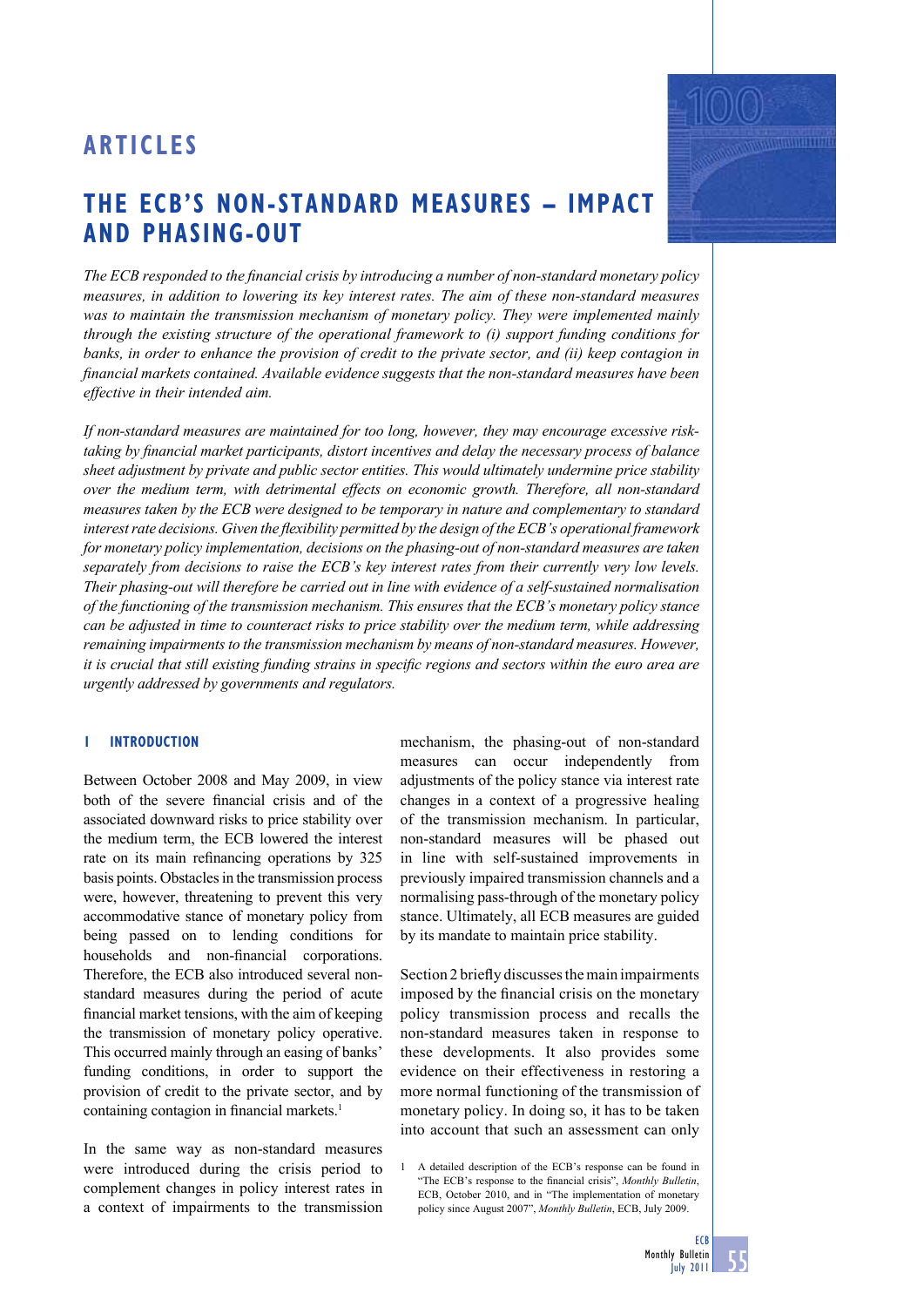be preliminary in character, and that more data and analysis will be required for a thorough evaluation. Section 3 discusses considerations regarding the phasing-out of the non-standard measures, while Section 4 highlights some lessons learned from current experience with non-standard monetary policy measures and concludes<sup>2</sup>

# **2 NON-STANDARD MEASURES AND THEIR EFFECTIVENESS**

# **2.1 IMPAIRMENTS TO THE TRANSMISSION PROCESS**

The financial crisis has imposed severe strains on all the channels of monetary policy transmission through which ECB's interest rate decisions are normally transmitted to the economy and, ultimately, prices.<sup>3</sup>

First, in normal circumstances, with a wellfunctioning financial intermediation process through the banking sector and financial markets, the signals embodied in the official interest rates are transmitted smoothly to the short-term money market rates, and thereby to the longer-maturity rates that are most relevant for private sector decision-taking (what is known as the "interest rate channel").4 The financial crisis impaired the pass-through from official interest rates to money market rates and other market and bank interest rates, and the pass-through was affected further by the sovereign debt crisis. As government bond yields can act as a determinant for the pricing of other assets, a severe disruption of the government bond market can alter the transmission mechanism and lead to spillovers and spread contagion to other market segments.

Second, difficulties experienced by banks in accessing funding (including bank capital and liquidity) put pressure on the asset side of banks' balance sheets, increasing the risk of a sharp and abrupt contraction of banks' loan supply (referred to as the "bank lending channel"). In addition, in the context of

the sovereign debt crisis, low liquidity in government securities markets added further strain – given the widespread use of these securities as collateral in secured lending – thereby weighing on banks' ability to lend to the private sector.

Third, the cyclical downturn, combined with the fall in asset prices, impacted significantly on the balance sheets and creditworthiness of banks' borrowers (referred to as the "balance sheet channel").<sup>5</sup> These effects were exacerbated by the sovereign debt crisis that affected some euro area countries, causing losses in portfolios of financial and non-financial investors, again with the potential to adversely impact on their lending ability.

Finally, large swings in financial intermediaries' and investors' risk perceptions threatened normal access to credit for the purpose of financing entrepreneurial activity in the economy (referred to as the "risk-taking channel"). The excessive risk-taking behaviour in the financial system prior to the crisis changed in the course of the financial crisis into a complete unwillingness of the financial sector to take on any type of risk.

In view of dysfunctional financial markets that impaired the transmission of the monetary policy stance, the ECB introduced a number of non-standard measures to enhance the effectiveness of its monetary policy. Given that the ECB's key rates had not reached the zero lower bound, the non-standard measures were not a substitute for further interest rate cuts

5 Empirical results provide indications for the bank lending and balance sheet channels to have become more prominent in the period of financial turmoil; see, for instance, "Monetary policy and loan supply", *Monthly Bulletin*, ECB, October 2009.

<sup>2</sup> The cut-off date for data used in this article was 14 June 2011.

<sup>3</sup> For an in-depth discussion of monetary transmission channels in the euro area, see "Monetary policy transmission in the euro area, a decade after the introduction of the euro", *Monthly Bulletin*, ECB, May 2010, and "The role of banks in the monetary policy transmission mechanism", *Monthly Bulletin*, ECB, August 2008. In addition, *The Monetary Policy of the ECB*, ECB, May 2011, offers an overview of the ECB's monetary policy, including the transmission channels.

<sup>4</sup> For more information, see the box entitled "Volatility of the overnight interest rate and its transmission along the money market yield curve", *Monthly Bulletin*, ECB, August 2007.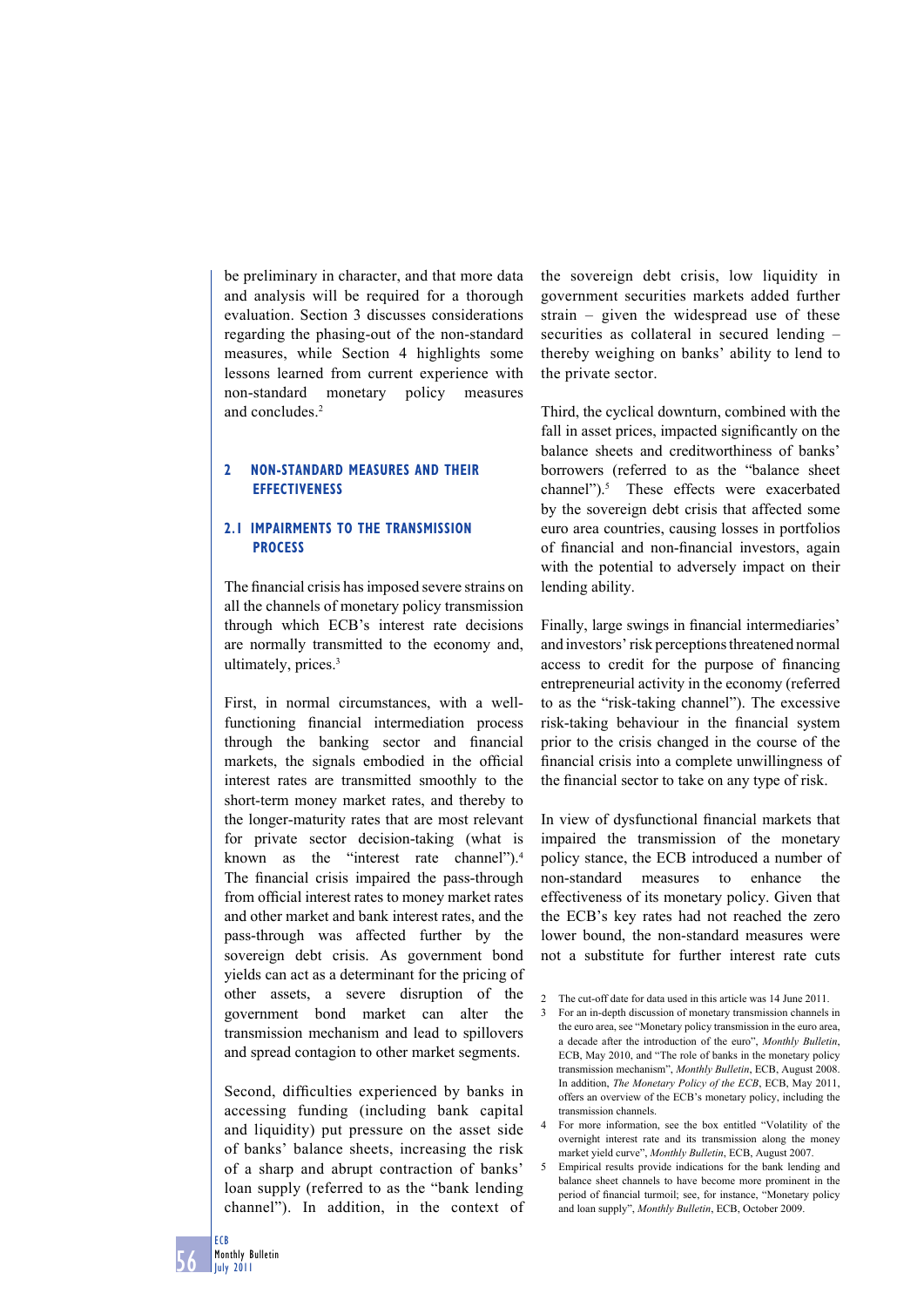#### **Chart 1 Chronology of the ECB's non-standard measures from August 2007 to June 2011 Phase Turmoil Crisis intensification Phasing-out** Sovereign debt crisis **Year 2007 2008 2009 2010 2011 Month 8 9 10 11 12 1 2 3 4 5 6 7 8 9 10 11 12 1 2 3 4 5 6 7 8 9 10 11 12 1 2 3 4 5 6 7 8 9 10 11 12 1 2 3 4 5 6** Fixed-rate full allotment in: - main refinancing operations **THEFT HE** <u> 1989 - Johann Stoff, Amerikaansk politiker (</u> <u> III din masjid karajin na masjid karajin na masjid karajin na masjid karajin na masjid karajin na masjid kara</u> <u> Tanzania (h. 1888).</u> <u> Hillin Hill</u> - longer-term refinancing operations (LTROs) <u> The Community of the Community of the Community of the Community of the Community of the Community of the Community of the Community of the Community of the Community of the Community of the Community of the Community of</u> Special maintenance-period operations Supplementary LTROs <u> Harris Barnett (</u> Six-month LTROs INEEINE E III III IIIIIIIIII EE EE EE EIIIE EEEINEI |==== <u> NEENZZ WEZZZIERZZ</u> Twelve-month LTROs US dollar-providing operations  $\equiv$  11 minutes the contract of the contract of  $\sim$ IIIIIIIIIE <u> Timbu ka</u> Swiss franc-providing operations  $\mathbf{H}$ Covered bond purchase programme Securities Markets Programme

#### Source: ECB.

Notes: The reddish brown bars indicate that operations were conducted in the specific month, while the petrol blue bars indicate that no new operations were conducted but that the liquidity provided in previous operations remained in place. The chart covers the main<br>measures discussed in the text, but does not cover all of them as some are not easy to in fine-tuning operations. Special maintenance-period operations are ECB refinancing operations with a maturity matching the length of the reserve maintenance period.

(see Box 1), but complemented the decisions on interest rates. Chart 1 summarises the nonstandard measures that the ECB has introduced in the different phases of the financial crisis. $6$ Most of the measures did not require major changes to the operational framework for monetary policy implementation; they were restricted to adjustments of the parameters of the existing framework. The introduction of two securities purchase programmes required more

substantial adjustments, as the ECB normally conducts its monetary policy operations through repurchasing agreements.

6 The crisis can be broken down into four distinct phases: financial turmoil (as of 9 August 2007); intensification of the financial crisis (starting with the collapse of Lehman Brothers on 15 September 2008); temporary improvements in financial market conditions with a phasing-out of some non-standard measures (end-2009 and early 2010); and sovereign debt crisis (starting in early May 2010).

#### **Box 1**

## **AN ACADEMIC LOOK AT THE NON-STANDARD MEASURES**

Before the financial crisis, the academic debate on non-standard monetary policy measures was closely linked to the zero lower bound problem, which arises when a deep recession and the associated downside risks to price stability warrant a reduction of a central bank's key interest rate to zero. This level represents a lower bound for the nominal interest rate, because any attempt to reduce it further would fail. The public would prefer to hold cash, rather than to lend funds or hold deposits at a negative rate. In a sufficiently deep recession, the zero lower bound on the nominal interest rate limits the ability of the central bank to further reduce real interest rates. A deflationary spiral can ensue as lower aggregate demand generates deflationary expectations, hence higher real rates, and thus further deflationary pressures.

#### **ARTICLES**

The ECB's non-standard measures – impact and phasing-out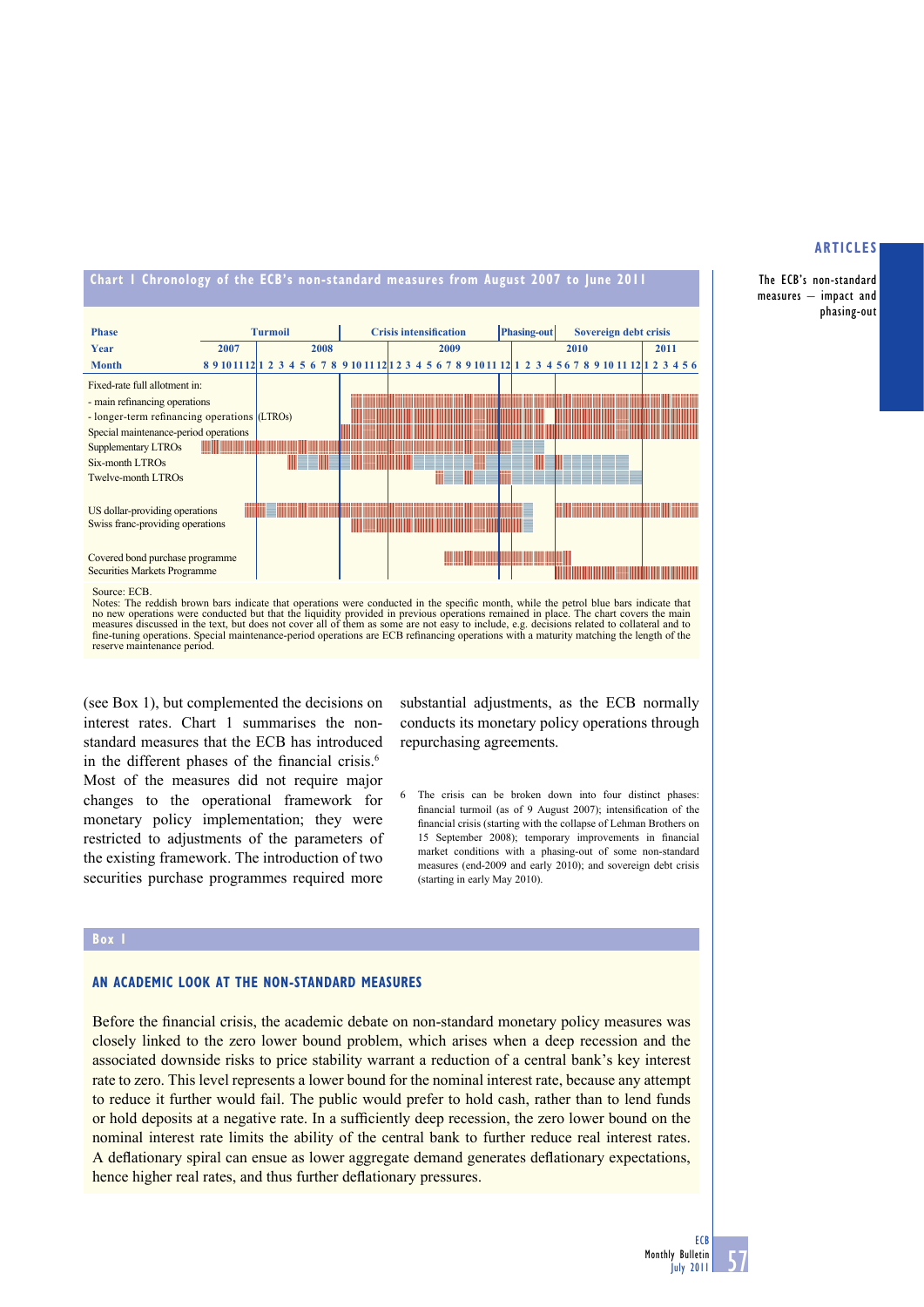Non-standard measures were traditionally seen as an alternative means of providing monetary policy stimulus once the nominal interest rate had reached zero. For example, "quantitative easing" amounts to inducing large increases in banks' reserves to stimulate banks' demand for more productive assets through portfolio balance effects. Quantitative easing was traditionally seen as ineffective in cases where interest rates are not close to the zero lower bound, because positive interest rates would represent an opportunity cost that discourages banks from holding additional reserves.

In response to the financial crisis, however, many central banks adopted innovative policy measures that had not yet been explicitly studied in the academic literature. New research has therefore been conducted to analyse the desirability of deploying different non-standard measures, depending on economic circumstances. Two key findings have emerged from this ongoing research effort.<sup>1</sup>

One of these key findings is that in cases where central bank reserves are remunerated  $-$  as they are in the euro area – changes in banks' reserves can be implemented at any level of the key policy interest rate. The opportunity cost of reserves becomes independent of the interest rate level, and reaching the zero lower bound is no longer a pre-condition for banks to be willing to hold large amounts of reserves. From this perspective, the remuneration of reserves results in a separation between liquidity management decisions and interest rate-setting decisions. Liquidity management can adjust to accommodate reserve demand shocks and key policy interest rates can be set without the need to worry about conditions in the market for reserves.

The second key finding is that other types of non-standard measures than quantitative easing can be warranted when dealing with large impairments to the transmission mechanism. Effectiveness is maximised when non-standard measures are tailored to address the particular impairment observed at a specific point in time. A disturbance which tends to reduce the value of assets uniformly across banks, for example, could be offset by asset purchases to prevent a collapse of lending and an excessive increase in loan rates, or by direct credit provision to the private sector. When heterogeneity amongst banks plays a key role and the interbank market is also impaired – as was the case in the euro area during the crisis – the central bank may instead want to play an intermediation role and provide funds to individual banks according to their needs. Measures such as the lengthening of the maximum maturity of refinancing operations or the extension of the list of assets accepted as collateral can then be instrumental in providing banks with a more stable funding environment and in preventing a collapse in real economic activity and deflationary risks.

Once this perspective of addressing specific market distortions is adopted, non-standard measures can be usefully deployed to reinforce the stance of monetary policy whenever distortions impair its standard transmission mechanism. At the same time, these considerations do not justify the use of non-standard measures under normal circumstances. On the one hand, the benefits of implementing non-standard measures increase with the severity of economic disturbances. On the other hand, non-standard measures also involve costs which will typically exceed their benefits in normal circumstances. These costs may, for example, be in terms of strains induced on central bank operations and the risk exposure of the central bank's balance sheet.

<sup>1</sup> See, for example, Cúrdia, V. and Woodford, M., "The Central Bank Balance Sheet as an Instrument of Monetary Policy," *Journal of Monetary Economics*, No 1, 2011, pp. 54-79, and Gertler, M. and Kiyotaki, N., "Financial Intermediation and. Credit Policy in Business Cycle Analysis," in Friedman, B. and Woodford, M. (eds.), *Handbook of Monetary Economics*, Vol. 3A, North Holland, 2010, pp. 547-599.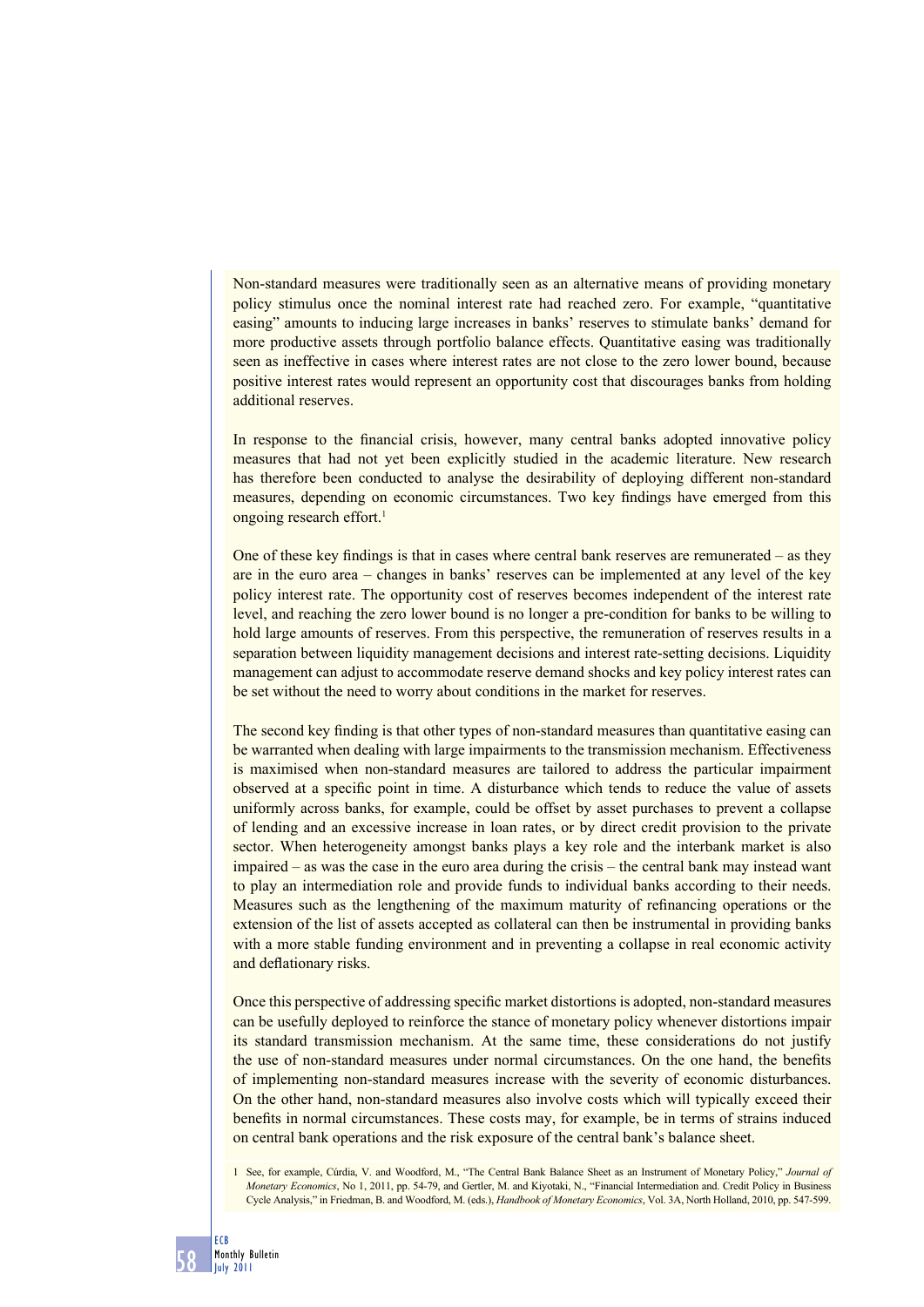The ECB's non-standard measures – impact and phasing-out

In the following, the ECB's non-standard measures are categorised by the markets they have primarily been aimed at, namely the money market and the securities markets.

#### **2.2 MONEY MARKET-BASED MEASURES**

During the first phase of the crisis that started in August 2007 (labelled "Turmoil" in Chart 1), the main impairment was the malfunctioning of the money market on account of uncertainty about the creditworthiness of counterparties. Banks preferred to "frontload" liquidity at the beginning of the maintenance period so as to reduce uncertainty about their liquidity positions. The ECB accommodated this preference by providing for larger allotment amounts in the main refinancing operations (MROs) at the beginning of the maintenance period, thereby reducing short-term interest rate volatility and maintaining an efficient operational framework in terms of steering the overnight interest rate towards the MRO rate.7 In addition, a higher relative share of Eurosystem liquidity was allotted via threemonth refinancing operations, which lengthened the average maturity of outstanding liquidity and reduced funding uncertainty for banks.<sup>8</sup>

The intensification of the crisis in mid-September 2008 sharply exacerbated money market tensions, with large spreads between the unsecured three-month EURIBOR and the secured three-month overnight index swap rate, and a sharp decline in money market trading activity (see Chart 2). The ECB reacted by directly taking up an intermediation role for the provision of liquidity to individual banks, normally played by the money market, by switching from variable rate tenders to fixed rate tenders with a full allotment of the liquidity demanded by counterparties. Furthermore, the list of eligible collateral was extended in various stages by adjusting the quality thresholds for particular asset classes,

thereby enabling banks to take advantage of the fixed rate full-allotment tenders. In this context too, the Eurosystem applies its risk control measures in order to mitigate liquidity market and credit risk.

The ECB also lengthened the maturity of its longer-term refinancing operations (LTROs) to 12 months. This increased the average remaining maturity of outstanding liquidity further from about 20 days before the crisis to 30 days during the initial phase of the financial turmoil, and to

- 7 For a comprehensive overview of ECB's monetary policy operational framework, see Mercier, P. and Papadia, F., *The concrete euro – how monetary policy operations withstood the crisis*, Oxford University Press, 2011.
- 8 Measures taken in open market operations in this period and their impact are described in more detail in "The Eurosystem's open market operations during the recent period of financial market volatility", *Monthly Bulletin*, ECB, May 2008.





Source: ECB.

Notes: The average remaining maturity is calculated as the mean of the MROs and LTROs up to their respective maturity dates, weighted by the outstanding amount of each operation.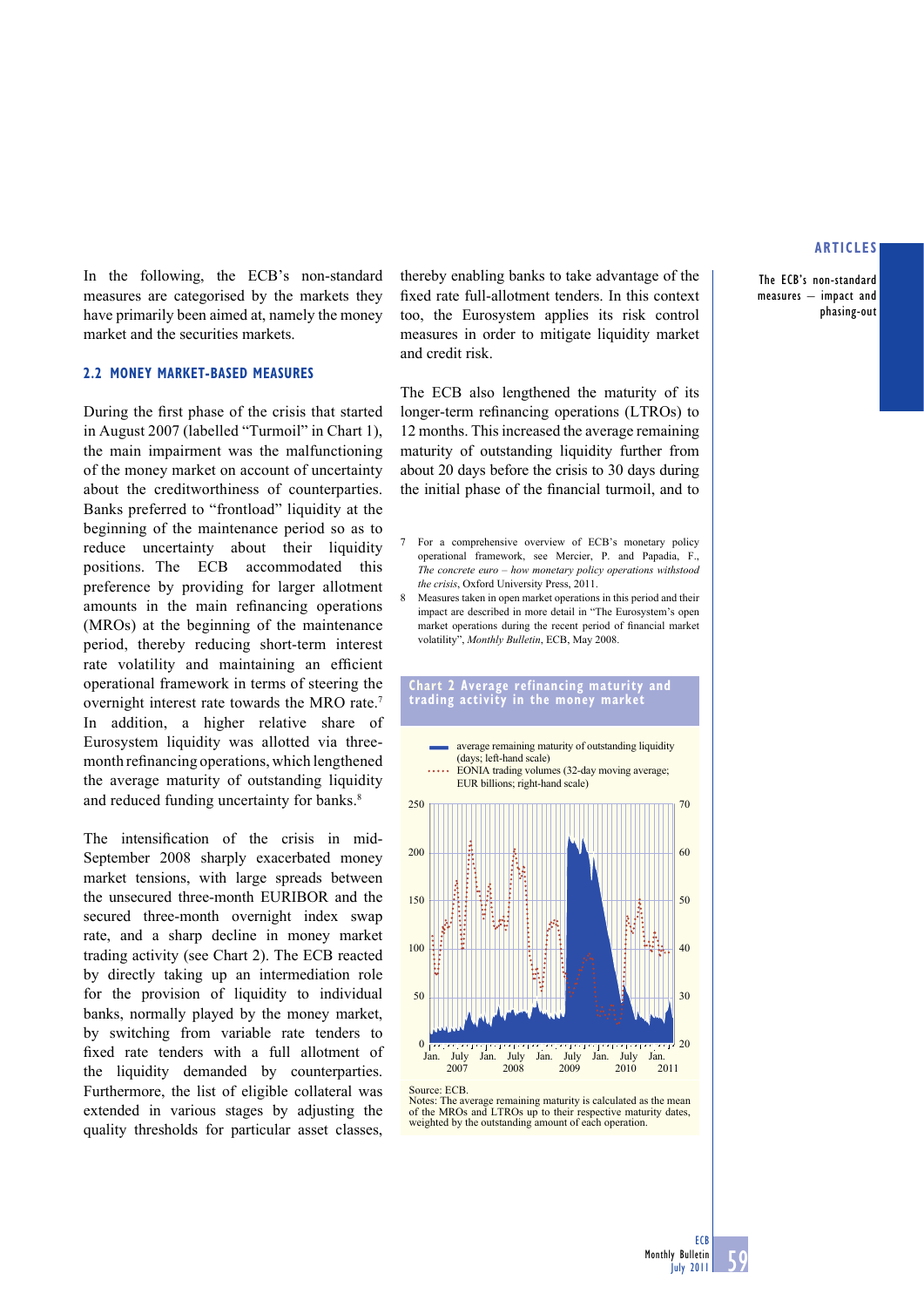over 200 days in the second half of 2009 when one-year LTROs were in place, before it declined again (see Chart 2). This maturitylengthening was aimed at providing certainty to banks as regards funding sources for a longer period, thereby allowing the banking system to restore and better plan its activities and to maintain lending to households and non-financial corporations. The one-year LTROs contributed effectively to stabilising money market spreads at levels below those observed during the phase of financial turmoil.<sup>9</sup>

The intensification of the crisis was moreover characterised not only by a high level of uncertainty, but also by heterogeneous behaviour among banks. This is illustrated by the amount and distribution of excess liquidity, proxied by banks' use of the deposit facility, which had been close to nil before the start of the crisis. In the second week of October 2008, however, when fixed rate full-allotment was first in place, the use of the deposit facility by banks increased significantly and heterogeneously (see Chart 3). The contemporaneous very large recourse to refinancing operations and the intensive use of the deposit facility for storing excess liquidity overnight is indicative of the extent to which the money market was dysfunctional. After the expiry of the first one-year LTRO in early July 2010, the overall amount deposited declined, but more banks accessed the deposit facility for lower amounts, on average. In the most recent period covered in Chart 3, the substantially lower amounts placed with the deposit facility and their more equal distribution indicate an improved functioning of the money market.

The full accommodation of the very high demand for liquidity in refinancing operations also caused the overnight interest rate (the EONIA) to fall below the MRO rate (see Chart 4), reflecting excess liquidity in the money market and the extensive use of the deposit facility.

#### **Chart 3 Daily holdings in the deposit facility**

#### (EUR billions)



Note: The amount shown is the weekly average of daily recourse to the deposit facility.

In addition to the above-mentioned measures that concentrated on funding in euro, the ECB also adopted US dollar liquidity-providing operations against ECB-eligible collateral, as well as swaps, to counter difficulties that some internationally active banks experienced in funding in foreign currencies, notably US dollars. Swap tenders involving the Swiss franc were also carried out.

Given the non-standard measures' goal of supporting the normal transmission of the ECB's key interest rates to the economy, developments

<sup>9</sup> See Chart 2 in "The ECB's response to the financial crisis", *Monthly Bulletin*, ECB, October 2010. In the phasing-out period, the spread between the three-month EURIBOR and the overnight indexed swap rate stood at around 25 basis points, around half the value reached during the phase of turmoil. In the interim, at the time of the intensification of the crisis, it had peaked at more than 175 basis points.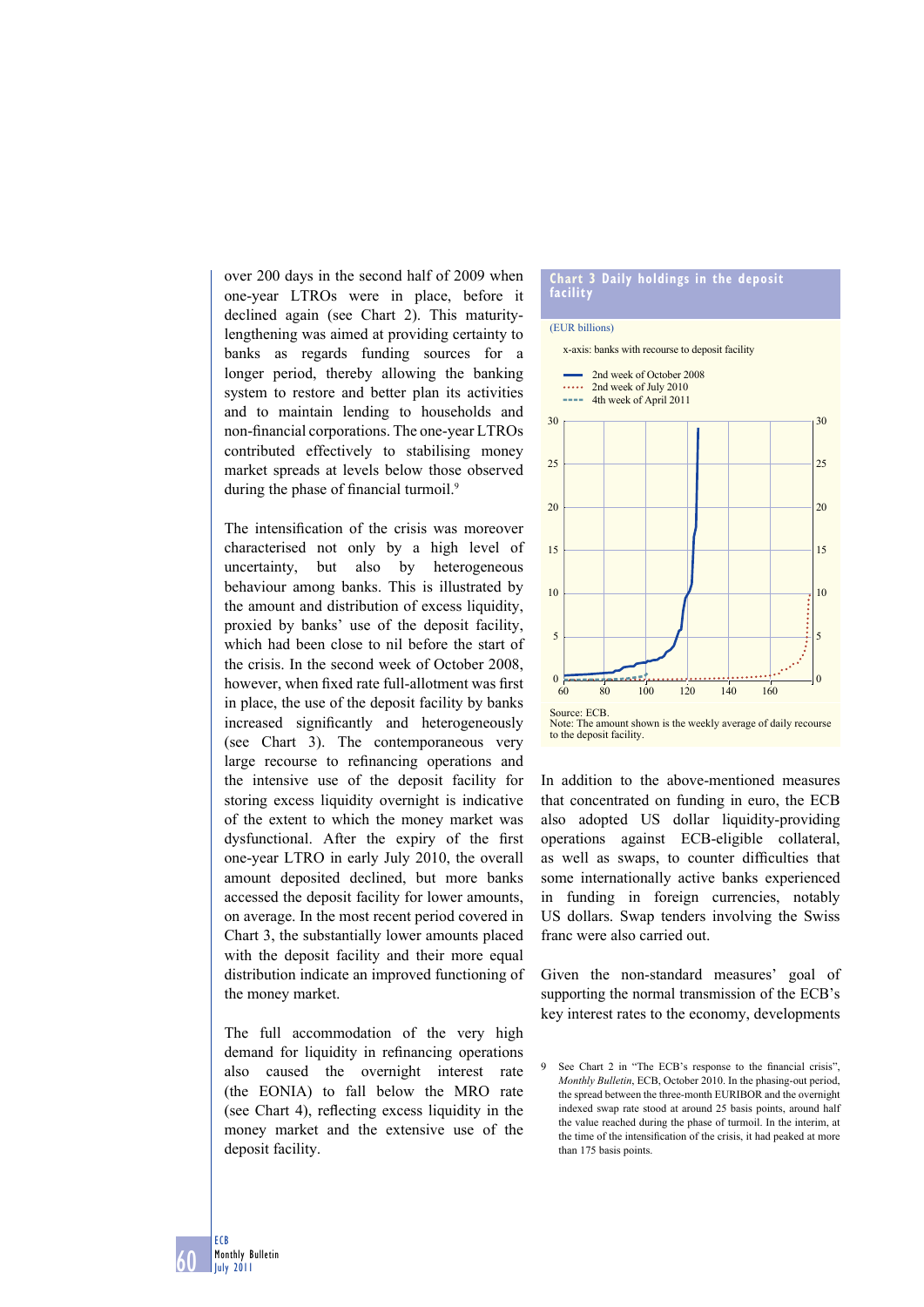The ECB's non-standard measures – impact and phasing-out





in banks' lending rates and volumes can give an indication of the effectiveness of these measures.10 Bank lending rates for households and non-financial corporations declined with only a short delay, in parallel to the decline in the EONIA (see Chart 4). As regards bank lending volumes, the level of lending contracted only moderately during the crisis.11 The analysis presented in Box 2 confirms that during the crisis, lending rates and volumes behaved in a manner consistent with a rather normal functioning of the transmission mechanism, as gauged by historical regularities prior to the financial crisis. These results, though largely indicative, suggest that ECB's non-standard measures have been successful in achieving their intended goal.<sup>12</sup>

More generally, the non-standard measures, together with the support measures for banks introduced by euro area governments, prevented



**Chart 5 Net outflows from MFIs in Greece, Ireland and** 





Source: ECB. Notes: Deutlows reflect changes in non-domestic liabilities minus changes in non-domestic assets. Net borrowing refers to borrowing net of use of the deposit facility.

a disorderly deleveraging process. Nonstandard measures thus played an important role during the phase marked by the sovereign debt crisis. For instance, the full allotment at fixed rates of the liquidity demanded by the banking sector against an expanded list of collateral helped to stabilise the funding situation of MFIs in the countries hit most severely by the sovereign debt crisis (see Chart 5).

12 Results from the ECB's quarterly bank lending survey, which analyses the roles of supply and demand factors in loan developments, also indicate that supply constraints were not the main factor behind the low growth of loan volumes.

<u>61</u>

<sup>10</sup> For information on the effectiveness of non-standard measures across different central banks, see the presentations of the ECB workshop "The macroeconomic impact of nonstandard monetary policy measures" that took place on 24 and 25 March 2011 (available under "conferences" on the ECB's website).

<sup>11</sup> See "Recent developments in loans to the private sector", *Monthly Bulletin,* ECB, January 2011.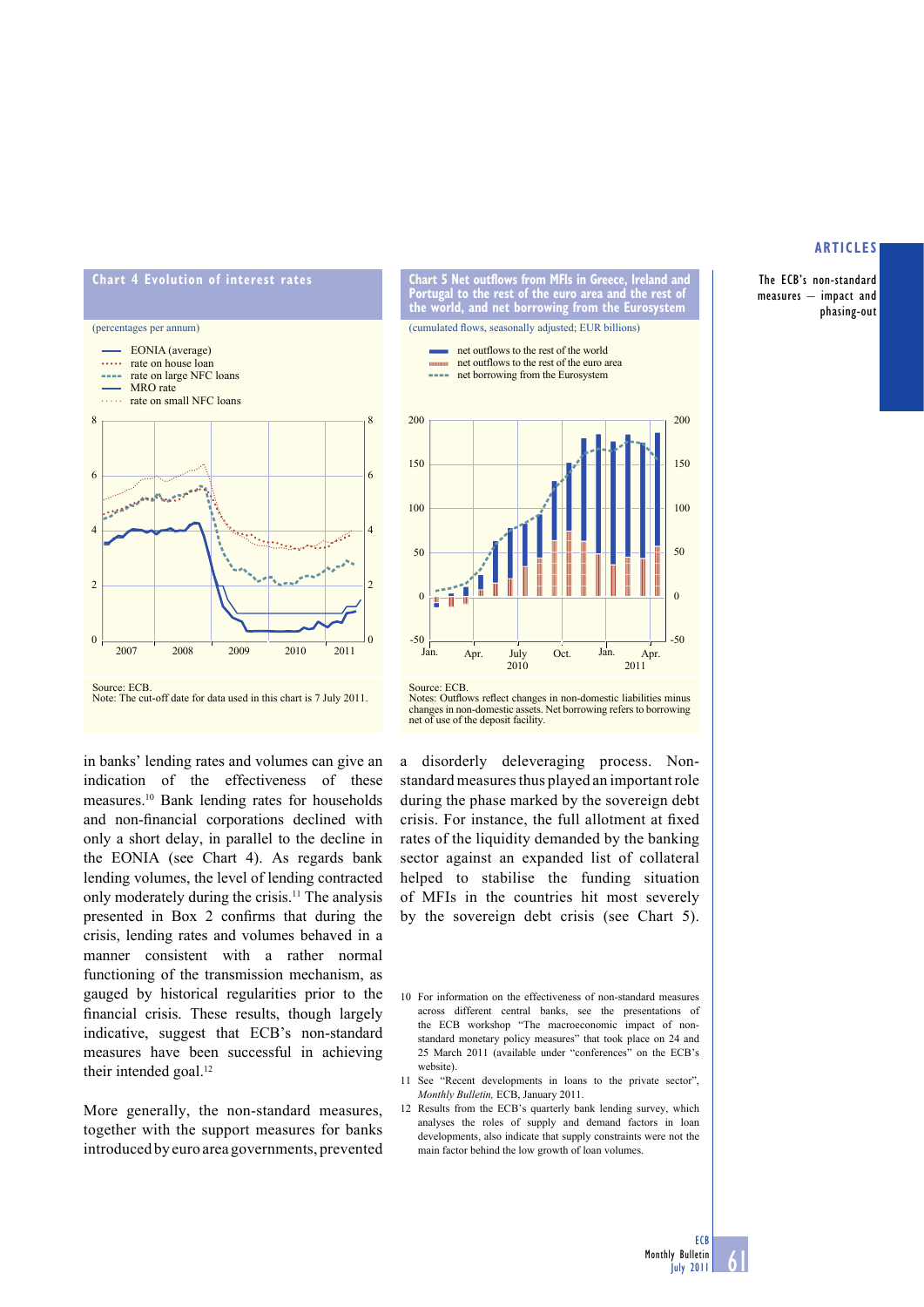## **Box 2**

62

ECB Monthly Bulletin July 2011

### **THE EFFECTIVENESS OF NON-STANDARD MEASURES: A MODEL-BASED ASSESSMENT**

This box describes two analytical approaches for assessing the effectiveness of non-standard measures by addressing the question as to what would have happened if the ECB had not adopted some of its non-standard policy measures after October 2008. On the basis of the modelbased exercises, it is found that the measures targeted at the money market were instrumental for stabilising the financial system and the economy, as well as for ensuring price stability.

A first approach answers the question as to whether "pre-crisis" economic regularities between economic variables persisted during the crisis. In this respect, the model developed by Giannone et al.<sup>1</sup> estimates the relationship between 32 variables over the period from 1991 to 2007, including measures of production, inflation, confidence, money and bond yields. For the period following August 2007, the exercise involved a conditional forecast using the actual path of industrial output as the conditioning variable. The remaining series are obtained by applying the formerly estimated pre-crisis regularities. Small differences between the actual observations during the crisis and the simulated series imply that pre-crisis regularities continued to hold during the crisis. As examples of the outcome, Chart A indicates that corporate short-term loan growth responded very much as expected from the pre-crisis episode and that loan rates were even below these regularities, which may have been due to the swift and bold measures taken by the ECB.

Given that the economy broadly followed past regularities, it is possible to test whether this continues to hold true if the non-standard measures had not been taken. The ECB's non-standard measures were aimed at, among others things, improving money market conditions by reducing the spread between the EURIBOR and the rate on the main refinancing operations. The model developed

1 Giannone, D., Lenza, M., Pill, H. and Reichlin, L., "Non-standard monetary policy measures and monetary developments", *Working Paper Series*, No 1290, ECB, January 2011.

# **Chart A Actual data and model-based conditional forecast**





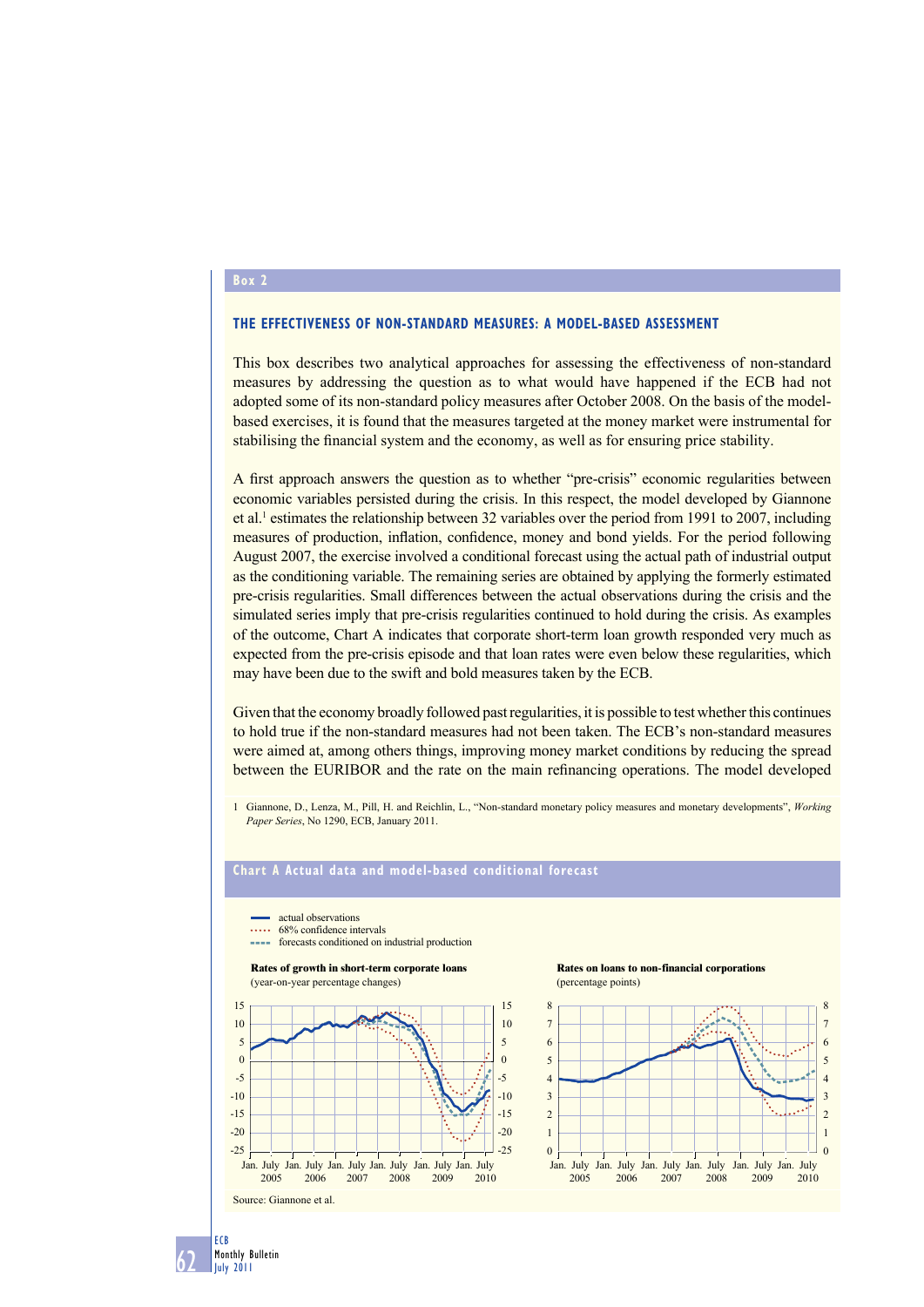The ECB's non-standard measures – impact and phasing-out

by Lenza et al.<sup>2</sup> analyses the implications if this spread had not been reduced, but had instead prevailed for longer. Attributing the difference between the observed time series of economic variables and the model-based simulated paths obtained by applying the estimated regularities of the "pre-crisis" episode to the non-standard measures would suggest that the non-standard measures were very effective. The model finds, for example, that the growth of M1 in 2009 and 2010, as well as the growth of loans for house purchase and consumer credit, would have been substantially lower without non-standard measures.

A second approach focuses on the introduction of liquidity provision through fixed rate full-allotment tender procedures and the lengthening of maximum maturities in refinancing operations from three months to one year in the context of the dynamic stochastic general equilibrium (DSGE) model in Fahr et al.<sup>3</sup> The model is a medium-sized DSGE model, which accounts for varying perceptions of risk and focuses especially on the bank intermediation channel, modelled with liquidity needs of banks and a financial accelerator between banks and firms. To assess the impact of lengthened maturities, the reaction of the ten-year risk-free interest rate to changes of the three-month interest rate under conditions observed before the crisis is compared with that observed during the crisis. Discrepancies in the response of different variables are then attributed to the lengthening of the maturity structure and presented as the difference between the dotted counterfactual line and the solid actual observations line in Chart B. Without the lengthening of maturities the spread between ten-year and three-month interest rates would have been larger (top panel), and domestic inflation (middle panel), as well as output growth (bottom panel), would have turned out lower, mainly because of higher ten-year bond yields.

#### **Chart B Outcome of a model-based counterfactual exercise**

#### actual observations

counterfactual associated with a fixed rate full-allotment tender procedure in the main refinancing operations

counterfactual associated with a variable rate tender procedure in all refinancing operations

#### **Spread between the ten-year government bond yield and the three-month rate**

(percentage points per annum, demeaned)



-8 -8

2008 2009 Q3 Q4 Q1 Q2 Q3 Q4

2 Lenza, M., Pill, H. and Reichlin, L., "Monetary policy in exceptional times", *Economic Policy*, Vol. 62, 2010, pp. 295-339. Source: Fahr et al.

-6 -7

-5

3 For technical details, see Fahr, S., Motto, R., Rostagno, M., Smets, F. and Tristani, O., "A monetary policy strategy in good and bad times: lessons from the recent past", *Working Paper Series*, No 1336, ECB, May 2011.

-6 -7

2010  $O<sub>1</sub>$ 

-5

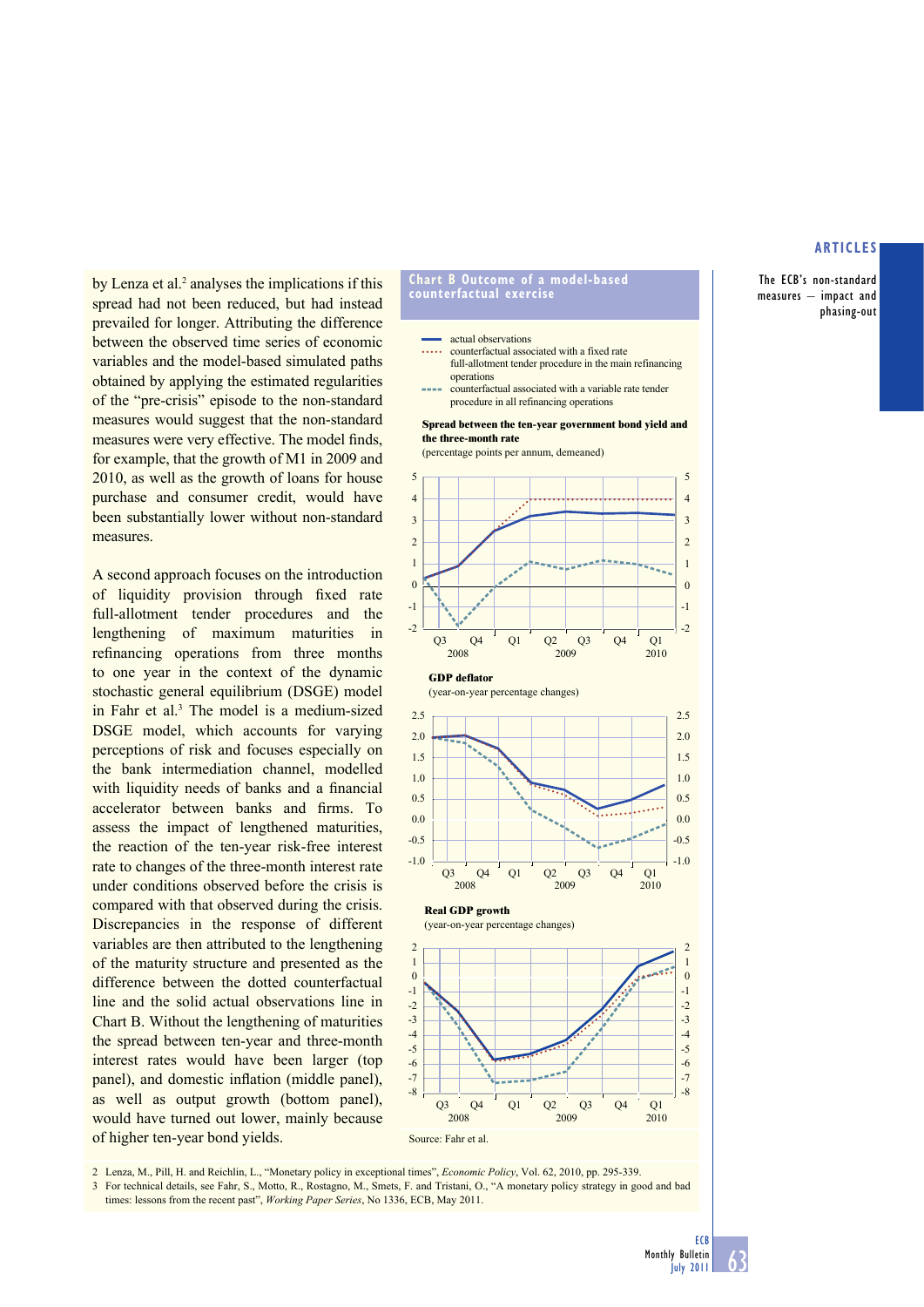In a second step, the DSGE model addresses the issue of what would have happened if the demand for liquidity in the Eurosystem's liquidity-providing operations had not been satisfied in full at a fixed interest rate.<sup>4</sup> An estimation of the model reveals that before the crisis, greater demand for liquidity by banks led to higher money market rates. Were the same regularities to apply in the absence of fixed rate full allotment during the financial crisis, it is found that the unprecedented increase in the demand for liquidity during the financial crisis would have strongly reduced the spread between ten-year and three-month interest rates, due to higher money market rates (captured by the difference between the dotted and dashed lines in Chart B).<sup>5</sup> This upward pressure on the cost of borrowing and the lack of liquidity would have unleashed a process of severe and abrupt deleveraging by banks. It would have resulted in severe downside risks to price stability and a deeper economic contraction than was actually observed.

4 Liquidity allotment before the financial crisis was set to cover for the minimum reserve requirements by banks and for autonomous factors.

5 The spread in the counterfactual does not consider a possible upper cap for the short-term interest rate induced by the rate of the marginal lending facility.

However, liquidity support is not a substitute for the necessary repair and strengthening of balance sheets, and it cannot – in any case – address solvency problems. Experience from previous episodes of financial and banking crises suggests that the only effective action to resolve a banking crisis is for governments and regulators to intervene swiftly and decisively, whereas the central bank should limit itself to providing liquidity support (see Box 3).

#### **Box 3**

#### **POLICY RESPONSES TO BANKING CRISES: THE CASES OF THE NORDIC COUNTRIES AND JAPAN IN THE 1990S**

The banking crises in the Nordic countries (Norway, Sweden and Finland) and in Japan in the 1990s suggest that banking problems can only be solved through timely and decisive actions by supervisory authorities and through measures aimed at solving the root causes thereof.

In particular, the experiences in the Nordic countries and in Japan are prominent examples from which lessons can be learned on the effectiveness of various crisis-resolution measures. The Nordic crises were solvency crises in which some financial institutions faced serious loan losses, while the general functioning of the financial markets was not impaired. This needs to be distinguished from the Japanese case, which contained elements of both a solvency crisis (180 deposit-taking institutions failed between 1991 and 2002) and a liquidity crisis with occasionally severe stress in key financial markets.

The two crises differ significantly with respect to the time required to bring the solvency problems under control. In the Nordic case, the regulatory authorities addressed these problems relatively swiftly. The systematic and credible clean-up of troubled banks stabilised the financial system, and the subsequent export-oriented economic recovery further improved the performance of, and the balance sheets within, the banking sector. These experiences stand in contrast to the Japanese crisis, where comprehensive steps to address the problem of troubled banks were only implemented many years after the bursting of the asset price bubble that had triggered the financial crisis. In addition to the unaddressed solvency problems, occasional liquidity problems threatened the smooth functioning of the Japanese financial markets.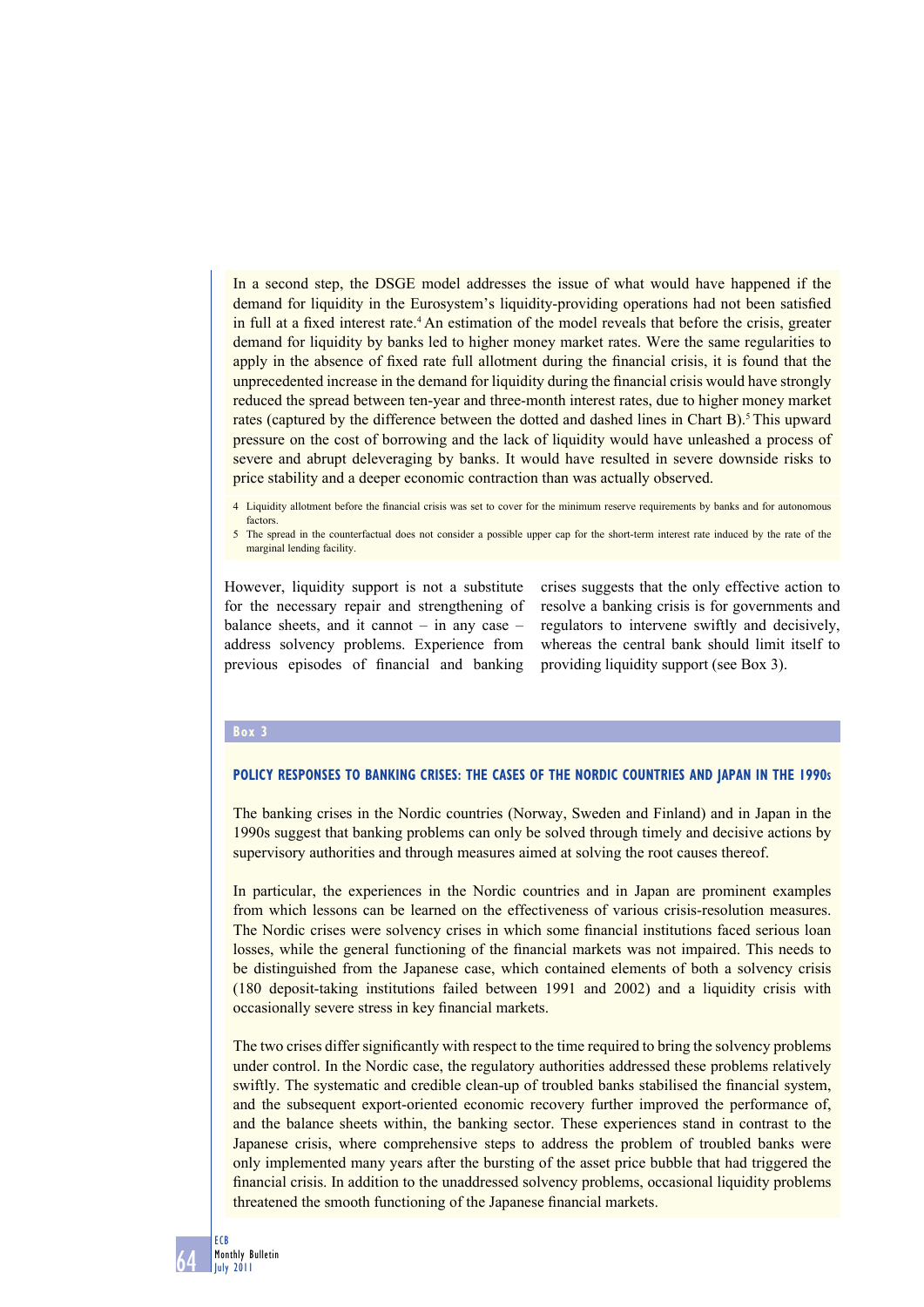The ECB's non-standard measures – impact and phasing-out

The Japanese experience with market-wide liquidity problems suggests that the combination of standard and non-standard monetary policy measures implemented by the Japanese central bank were ultimately relatively successful in preventing liquidity dry-ups in key financial markets. At the same time, such measures have to be distinguished from measures aimed at resolving the underlying solvency issues in Japanese banks that needed to be addressed by other institutions and policies outside the realm of monetary policy.

Both the Nordic and Japanese experiences suggest that dealing with banking problems ultimately required taking measures directed towards specific financial institutions that faced solvency problems and threatened the stability of the financial system as a whole. This involved using a combination of guarantees and capital injections for distressed banks. Distressed assets were removed to dedicated asset management companies (known as "bad banks")<sup>1</sup>, with government-sponsored take-overs of weak banks by larger and stronger banks being organised in some cases and with public take-overs (nationalisations) being conducted in the absence of private sector solutions.

1 Norway represents an exception in that no "bad bank" was established to handle financial institutions' problem loans.

# **2.3 SECURITIES MARKETS-BASED MEASURES**

In addition to the measures targeted primarily at the money market, the Eurosystem also intervened directly in some securities markets.

The covered bond purchase programme (CBPP), announced on 7 May 2009, was aimed at encouraging an easing of credit conditions and at improving liquidity in this important market segment, given that the issuance of covered bonds is a primary source of financing for banks in the euro area. Over the 12-month period from 6 July 2009 to 30 June 2010, the Eurosystem made outright purchases of euro-denominated covered bonds issued in the euro area up to the pre-announced total nominal value of €60 billion.

On the primary market, the announcement of the CBPP triggered a reactivation of jumbo covered bond issuance in the euro area, whereby volumes returned to levels observed before the crisis (see Chart 6). The effect on the secondary market was visible in the developments in covered bond spreads around the announcement day (see Chart 7). Most euro area covered bond markets experienced a noticeable reduction in spreads that was induced by the CBPP. While the average daily change in spreads was negligible in the weeks before the event, spreads fell by up to 7 basis points (in the case of German covered bonds) on the announcement

day, and declined further at an average pace of 2 basis points per day in the week thereafter. While the announcement of the programme had a significant impact on prices, the actual purchases thereafter had rather limited effects as they were probably seen as an execution of the previously announced commitment.<sup>13</sup>

13 See Beirne, J., Dalitz, L., Ejsing, J., Grothe, M., Manganelli, S., Monar, F., Sahel, B., Sušec, M., Tapking, J. and Vong, T., "The impact of the Eurosystem's covered bond purchase programme on the primary and secondary markets", *Occasional Paper Series*, No 122, ECB, January 2011.

## **Chart 6 Issuance of jumbo covered bonds in the euro area**

(EUR billions)



Source: Dealogic

Note: The dashed line denotes the date on which the CBPP was announced.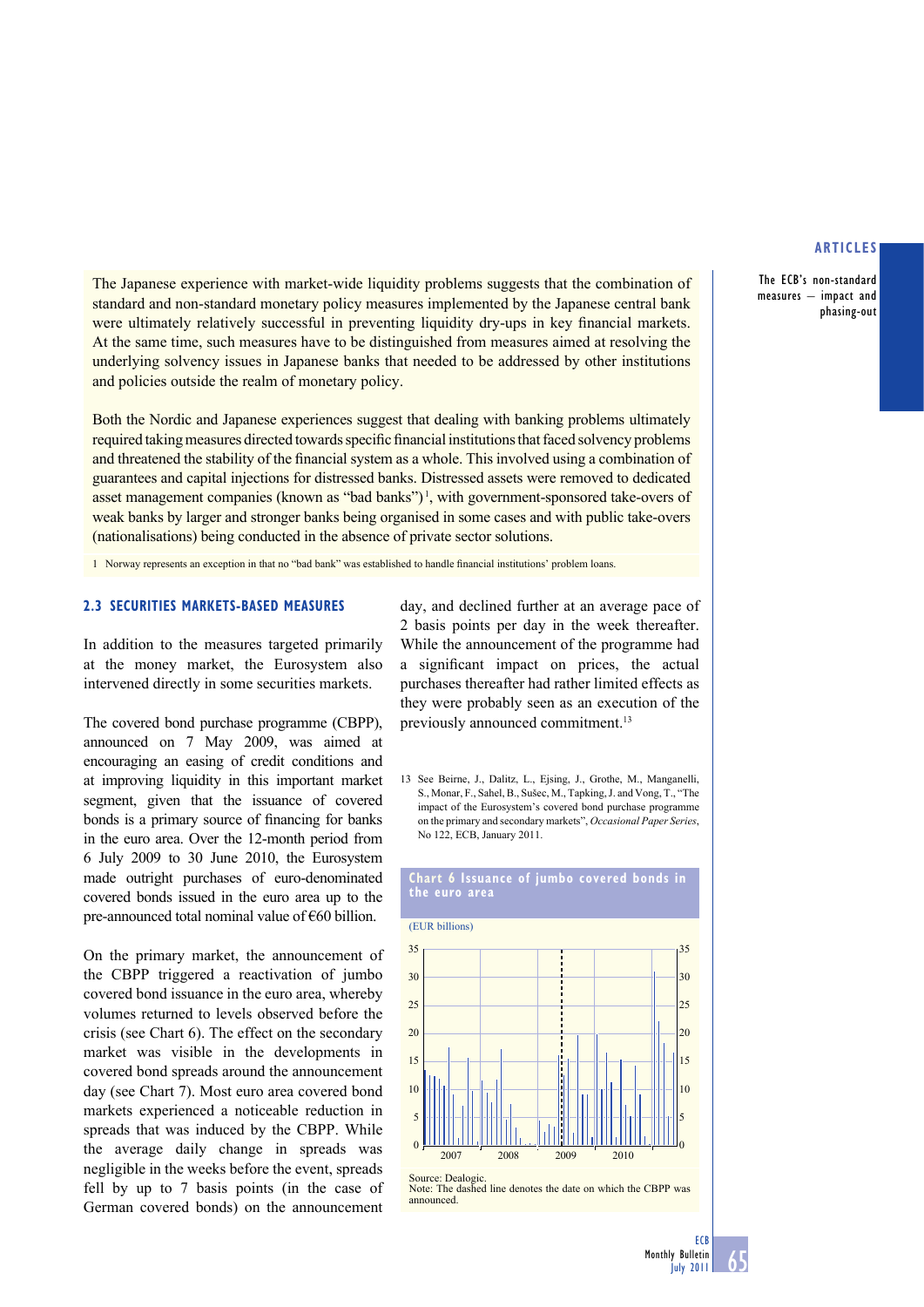The Securities Markets Programme (SMP) was launched in response to the sovereign debt crisis on 10 May 2010.14 The programme intends to address the malfunctioning of some securities markets and to improve the transmission mechanism of monetary policy.15 Under the SMP, public and private debt securities are eligible for purchase. The Eurosystem re-absorbs the liquidity provided through bond purchases by means of weekly liquidityabsorbing operations so as to ensure that the monetary policy stance is not affected.

Assessing the effectiveness of the SMP is complicated on account of the fact that the degree of normalisation of the transmission process operating via bond markets cannot be easily captured by one or a few indicators. Nevertheless, considering the direct effects of the announcement of the SMP and its initial implementation on the bond yields, the tenyear government bond yield spreads vis-àvis German government bond yields declined substantially across the board on Monday, 10 May (see Chart 8).

This suggests that the announcement, together with the first day of interventions, was rather effective. However, it needs to be taken into account that additional decisions with a potential

- 14 At the same time, some non-standard measures aimed primarily at the money market that had been phased out early 2010 were re-introduced when the sovereign debt crisis erupted.
- 15 For more details, see the box entitled "Additional measures decided by the Governing Council", *Monthly Bulletin*, ECB, May 2010. See Section 2.1 of this article for a discussion of the ways in which malfunctioning sovereign bond markets may adversely affect the monetary policy transmission process.



Sources: Thomason Reuters and ECB calculations.

Notes: The chart presents the average daily changes in the covered bond spread over the five-year euro swap computed<br>for the time windows from 1 April to 6 May 2009 ("one month<br>before"), 30 April to 6 May 2009 ("one week before"), 6 May to 7 May 2009 ("CBPP announcement"), 7 May to 14 May 2009 ("one week after") and 7 May to 5 June 2009 ("one month after"). The covered bond yields are iBoxx country indices.





Sources: Thomson Reuters and ECB.

Note: Weekly SMP settlements until 12 July 2010 refer to weekly net settled amounts as announced in the weekly liquidityabsorbing operations. Data from 19 July onwards refer to weekly settled purchases excluding transactions from maturing securities and amortisation.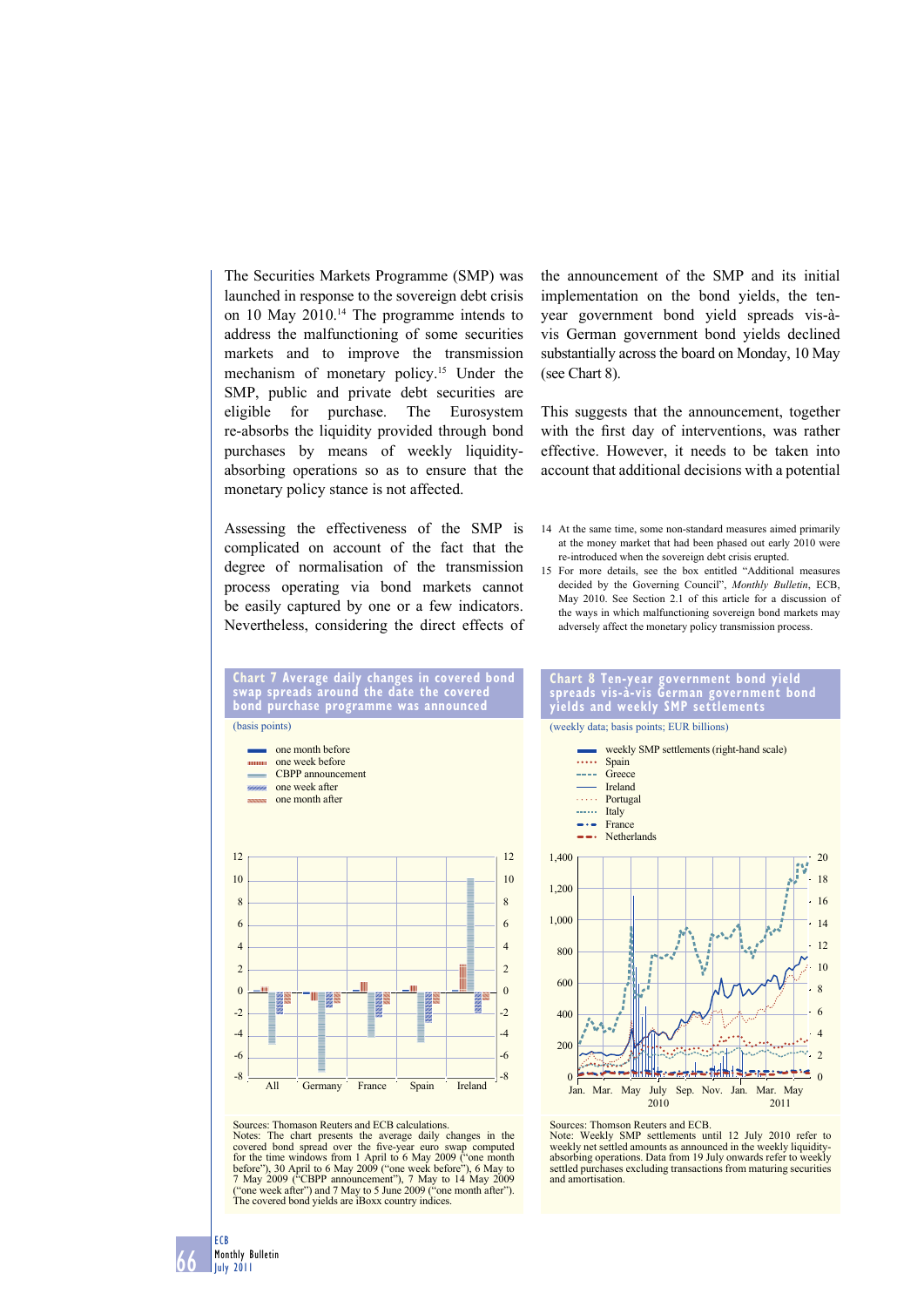The ECB's non-standard measures – impact and phasing-out

financial market impact were taken in the weekend of 8 and 9 May, including additional commitments by some EU Member States to bring forward their budget consolidation and the agreement of European governments on the establishment of the European Financial Stability Facility. Moreover, the effectiveness of SMP interventions cannot be assessed solely on the basis of observed bond spreads. For instance, the mere possibility of bond market interventions may have contributed to limiting contagion spreading from the countries directly affected by the sovereign debt crisis to other countries, which would have implied a stronger hampering of the monetary transmission process in the euro area as a whole if the SMP had not been in place. Since July 2010, the levels of SMP purchases have been markedly lower, although the volatility of bond spreads has remained elevated.

Overall, the SMP proved very important in contributing to a better transmission of monetary policy to the euro area as a whole. This role was particularly crucial at the beginning of the programme's implementation, when it also contributed to keeping contagion contained, and at several points in time over the past 12 months. The ECB provided a solid anchor for stability and confidence, which was crucial for the economic recovery in the euro area.

# **3 CONSIDERATIONS ON THE PHASING-OUT OF NON-STANDARD MEASURES**

The ECB's non-standard monetary policy measures were designed with consideration of their "exit" in mind. This premise required implementing measures that would limit constraints on future monetary policy decisions. The measures operated primarily with banks through repurchasing agreements of limited duration without automatic extensions after expiration. In this way, the exposure of the ECB to the risks inherent to the underlying securities remained contained, and responsibility for financing the wider economy remained vested in the financial sector. The credit support measures thus addressed solely the banks' funding conditions and were as such distinct from quantitative easing practised by other major central banks. Quantitative easing measures entail purchasing bonds from the open market with the primary aim of lowering bond market yields by reducing the term premia. Comparing the balance sheet of the Eurosystem with that of the Bank of England and the US Federal Reserve reveals the far larger scale of bond market interventions undertaken in the form of outright purchases in both the United Kingdom and the United States (see Chart 9), which can partly be attributed to the stronger focus on a market-based financing of the private sector in these countries.

The ECB's non-standard measures, by contrast, operated mainly through an expansion of the existing operational framework, with lengthened maturities and an extended list of collateral, and relatively limited amounts of outright purchases. The implication is that the ECB has retained a high degree of flexibility in its future decisions because most of the measures taken can be easily unwound once normal financial conditions are re-established in a self-sustained manner. The three one-year LTROs stand as an example: they were not renewed upon expiry, which led to an overall reduction and normalisation of the outstanding maturity for the refinancing operations (see Chart 2).

The different character of the ECB's non-standard measures also has implications for the size of the central bank balance sheet. Its relative increase during the crisis is more limited than in the case of central banks that intervened predominantly in the form of asset purchases, as in the United States and the United Kingdom.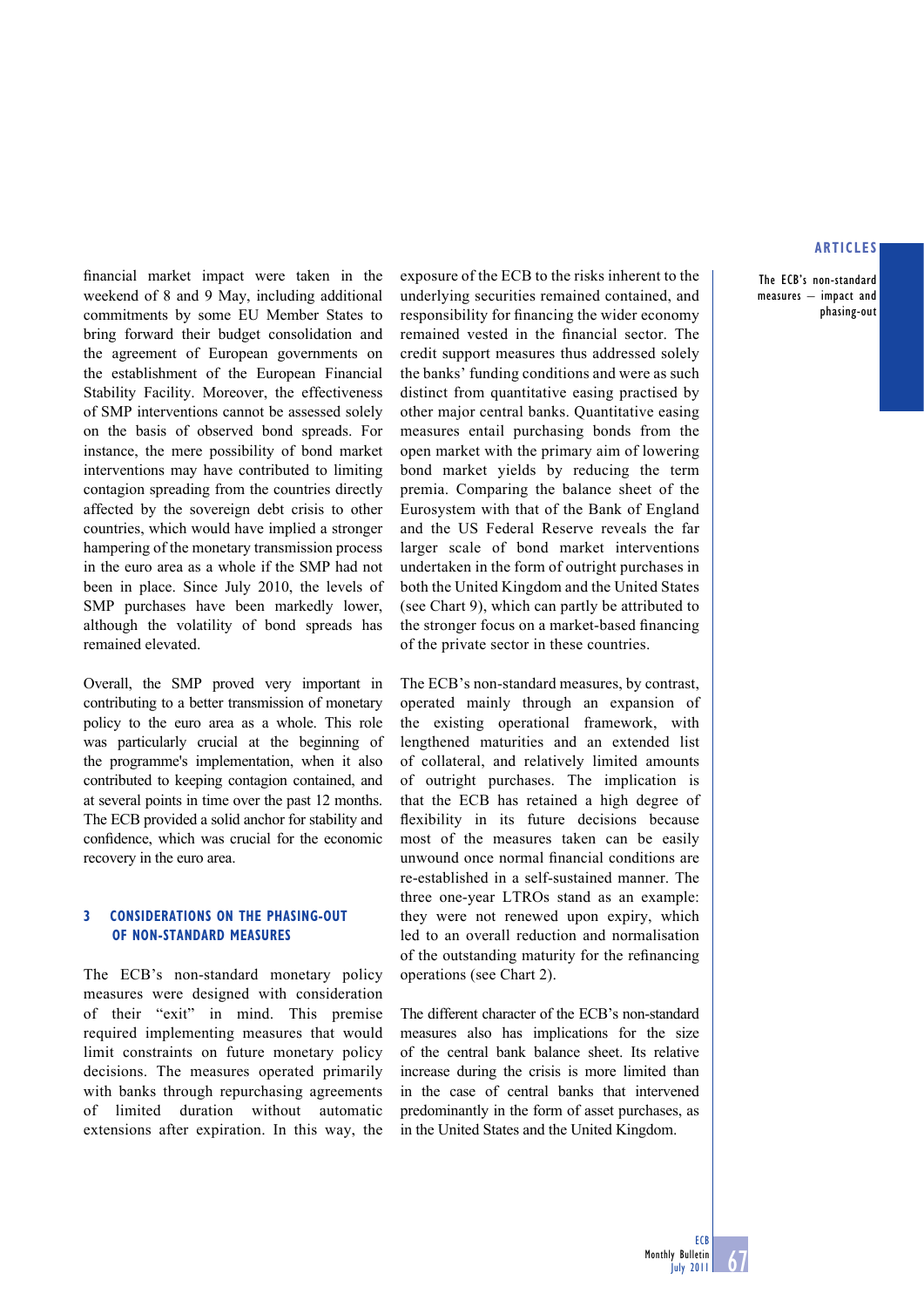

June 2011 figures

68

ECB Monthly Bulletin July 2011

Looking forward, the ECB's non-standard measures will continue to be phased out in line with the ongoing normalisation of conditions in financial intermediation relevant to the transmission mechanism. Their withdrawal will be gradual so as to continue to ensure an effective transmission of the monetary policy stance. Decisions on the phasing-out of non-standard measures can be taken independently from changes in key ECB interest rates, given their complementary nature. This became evident in April and July 2011 when key ECB interest rates were raised by 25 basis points in each case and the non-standard measures in place were retained.

In deciding on the size and speed of the unwinding of non-standard measures, account has to be taken of the fact that the longer non-standard measures are in place – especially at very low interest rates – the higher is the risk of introducing distortions and creating incentives for excessive risk-taking, which would ultimately lead both to the creation of financial imbalances and to risks to price stability over the medium term. Offering large amounts of liquidity to individual banks at very low rates for an extended period of time also entails the risk of delaying necessary balance sheet adjustments and thus hampering medium-term economic growth.

In particular, the ECB's liquidity support for the banking sector cannot replace the measures that need to be taken by national governments, regulatory bodies and the financial sector itself to ensure the solvency of individual banks and the sustainability of the banking sector's business models, also at higher interest rates. Improving the resilience of balance sheets across all sectors, including households, non-financial and financial corporations as well as governments, is a key factor for healthy and sustainable economic growth in the euro area. The ECB shapes the overall financing conditions in the economy through its monetary policy stance, and it cannot and should not assume responsibilities that fall into the domain of regulatory or fiscal bodies.